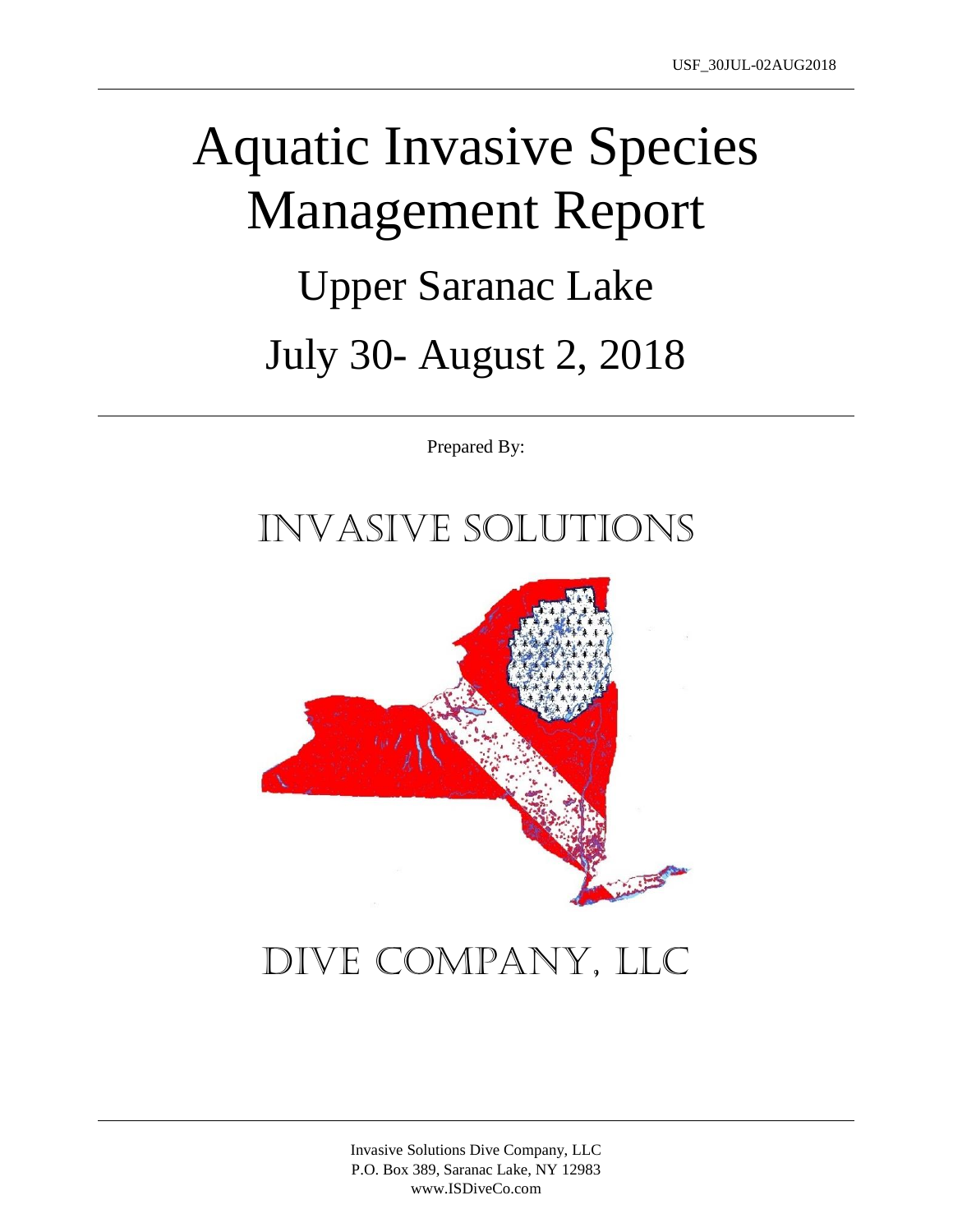#### **Operations**

#### **Monday- 07/30/2018**

**Locations:** Sites 11, 25, 39

**Observations:** Crew began the day in Wenonah Bay working the area around a lake manager buoy, then continuing to work south along the shore, finding three multi-stems 2-6' and five single stems 1-3'. Crew then did a surface spot of South Basin locating only natives before heading back north. Crew worked Little Square Bay, beginning north of a lake manager buoy working south into the "tongue" locating eight multi-stem 2-6' and 20 single stem average height of 2'.

#### **Tuesday- 07/31/2018**

溱

南 医气态 医心病 法人法 4 本家 车车车车车 まま 無事 金吉 金 素 ま

**Locations:** Sites 12, 15

**Observations:** Crew continued working Saginaw Bay, beginning from where the Crew had left of the previous week, working the north shore east, with an emphasis on working throughout probable VLM areas, locating only EWM with two multi-stems 6-7' and two single stems 2-6'. Crew then moved around to the south section of the east shore in the Buck Island Channel working north, finding one single stem EWM 1'.

#### **Wednesday- 08/01/2018**

**Location:** Site 12

**Observations:** Crew picked back up in the south section on the east shore of the Buck Island Channel continuing north and working the area within the channel markers, ending just south of the entrance to the Buck Island Bay, again with an emphasis on probable VLM areas. Crew located EWM, 19 multistems 0.5-6' and 21 single stems 0.25-4'. Crew located one VLM 2' south of the Buck Island Bay<br>entrance. entrance.

#### **Thursday- 08/02/2018**

**Location:** Site 12

**Observations:** Crew continued to work Buck Island with an emphasis on any possible VLM areas, starting on the south side of the island, working west then north along the west shore. Crew located 11 single stem EWM 1-4' and two VLM single and multi-stem, 2'.

**Total plant tally for the week:** 92 EWM and 3 VLM, 1/5 bag @ 5 lbs.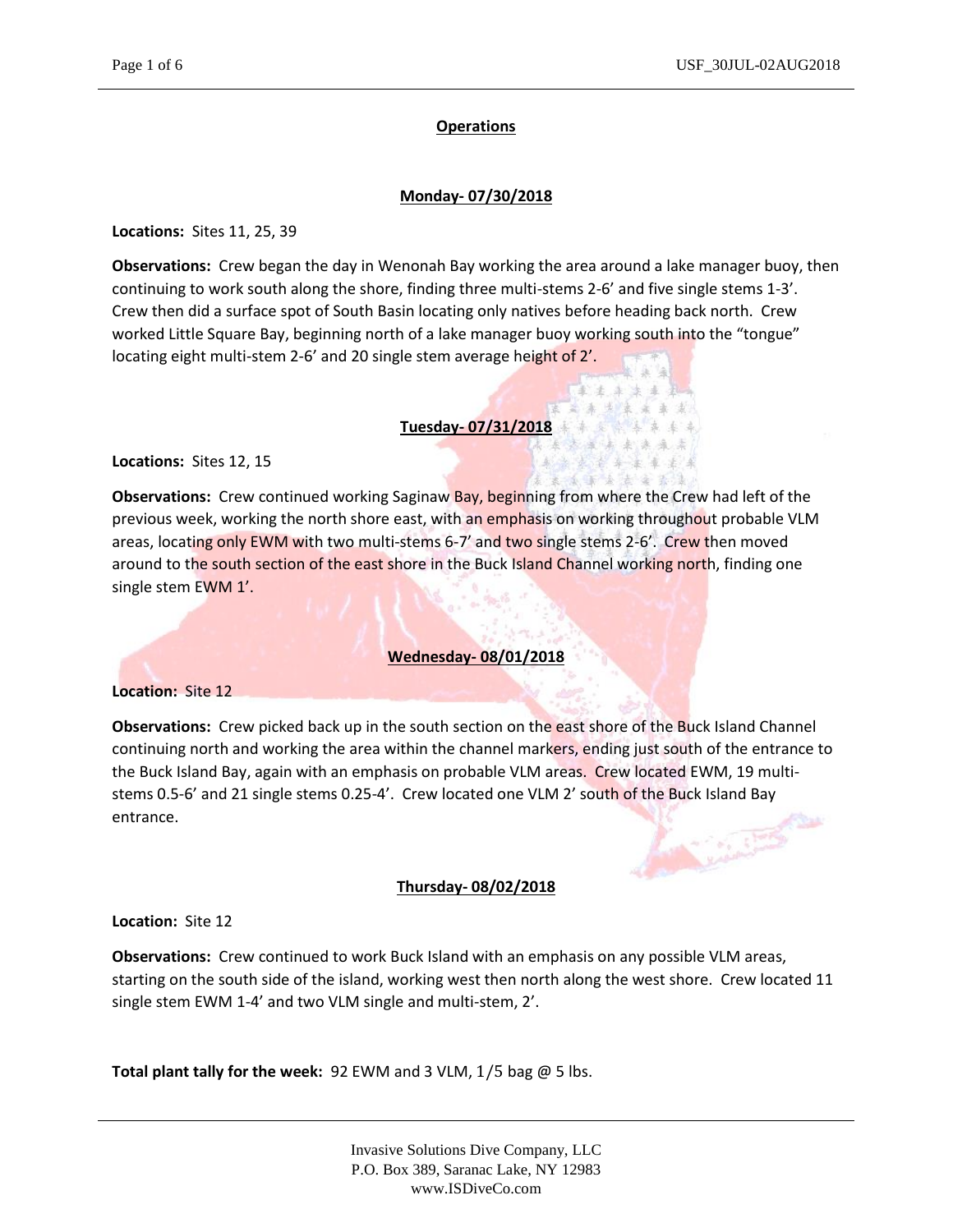| <b>Upper Saranac Lake (2018)</b>               |              | <b>Plant Tally</b> |              |                           |                  |
|------------------------------------------------|--------------|--------------------|--------------|---------------------------|------------------|
|                                                |              | Week of 7/30/2018  |              | <b>Year To Date Total</b> |                  |
| <b>Site Location</b>                           | #            | Eurasian           | Variable     | Eurasian                  | Variable         |
| <b>Back Bay</b>                                | $\mathbf{1}$ |                    |              | $\mathbf 0$               | $\boldsymbol{0}$ |
| Saranac Inn point-Marlboro club                | $\mathbf{2}$ |                    |              | 0                         | $\mathbf 0$      |
| college row                                    | 3            |                    |              | $\overline{0}$            | $\mathbf 0$      |
| Tommys rock & dry island                       | 4            |                    |              | $\overline{0}$            | $\mathbf 0$      |
| N. Basin -N. Markham point                     | 5            |                    |              | 118                       | $\mathbf 0$      |
| Goose Island-Rock pile                         | 6            |                    |              | 14                        | $\mathbf 0$      |
| Green Island-Rock pile                         | 7            |                    |              | $\mathbf{1}$              | $\mathbf 0$      |
| Green Bay- Moss Point Rock                     | 8            |                    |              | $\mathbf 0$               | $\mathbf 0$      |
| South Markham Point-Square Bay                 | 9            |                    |              | 16                        | $\mathbf 0$      |
| Square Bay Divot- point north, Buck Island     | 10           |                    |              | 69                        | $\mathbf 0$      |
| Little Square Bay                              | 11           | 28                 | $\mathbf 0$  | 444                       | $\mathbf 0$      |
| <b>Buck Island</b>                             | 12           | 52                 | 3            | 159                       | 5                |
| <b>Buck Island Bay</b>                         | 13           |                    |              | 184                       | 18               |
| Whitney Point-Bottleneck Bay-Butternut Point   | 14           |                    |              | 12                        | $\pmb{0}$        |
| Saganaw Bay                                    | 15           | 4                  | $\mathbf 0$  | 72                        | $\mathbf 0$      |
| Fish Creek Bay                                 | 16           |                    |              | $\overline{4}$            | 15               |
| Fish Creek Channel                             | 17           |                    |              | 3                         | 229              |
| Fish Creek Pond-spider creek                   | 18           |                    |              | 198                       | 1161             |
| Pork Bay                                       | 19           |                    |              | 20                        | $\mathbf 0$      |
| Narrows West                                   | 20           |                    |              | $\mathbf 0$               | $\mathbf 0$      |
| Narrows East                                   | 21           |                    |              | $\mathbf 0$               | $\mathbf 0$      |
| Birch Point- Gull Point                        | 22           |                    |              | $\overline{2}$            | $\mathbf 0$      |
| Gilpin Bay                                     | 23           |                    |              | 22                        | $\mathbf 0$      |
| Eagle Island-Rockpile                          | 24           |                    |              | 3                         | $\mathbf 0$      |
| North Gull Bay                                 | 25           |                    |              | $\overline{0}$            | $\mathbf 0$      |
| Pelky Bay                                      | 26           |                    |              | 18                        | $\mathbf 0$      |
| <b>Gull Bay Connector</b>                      | 27           |                    |              | $\mathbf{0}$              | $\mathbf 0$      |
| <b>Bungalow Bay</b>                            | 28           |                    |              | 27                        | $\mathbf 0$      |
| South Gull Bay                                 | 29           |                    |              | $\overline{7}$            | $\pmb{0}$        |
| Deer Island                                    | 30           |                    |              | 0                         | $\mathbf 0$      |
| Doctors Island, area                           | 31           |                    |              | 5                         | $\mathbf 0$      |
| Birch Islan, area                              | 32           |                    |              | 5                         | $\mathbf 0$      |
| Bull point- Sekon point                        | 33           |                    |              | $\mathbf 0$               | $\mathbf 0$      |
| Bartlett Carry bay                             | 34           |                    |              | 20                        | $\mathbf 0$      |
| Sekon Point- South of Wenona                   | 35           | 8                  | $\mathbf{0}$ | 23                        | $\mathbf 0$      |
| Chapel Island                                  | 36           |                    |              | $\mathbf 0$               | $\mathbf 0$      |
| East South Basin- Bartlett Carry Bay, entrance | 37           |                    |              | $\overline{9}$            | $\mathbf 0$      |
| Corey's Island                                 | 38           |                    |              | $\mathbf{1}$              | $\mathbf 0$      |
| South Basin                                    | 39           | $\pmb{0}$          | $\mathbf 0$  | 28                        | $\mathbf 0$      |
| <b>Totals Number of Plants</b>                 |              | 92                 | 3            | 1484                      | 1428             |
| <b>Weight (Lbs)</b>                            |              | Eurasian           | Variable     | Eurasian                  | Variable         |
|                                                |              | 5                  | $\pmb{0}$    | 94.1                      | 95.8             |

Invasive Solutions Dive Company, LLC P.O. Box 389, Saranac Lake, NY 12983 www.ISDiveCo.com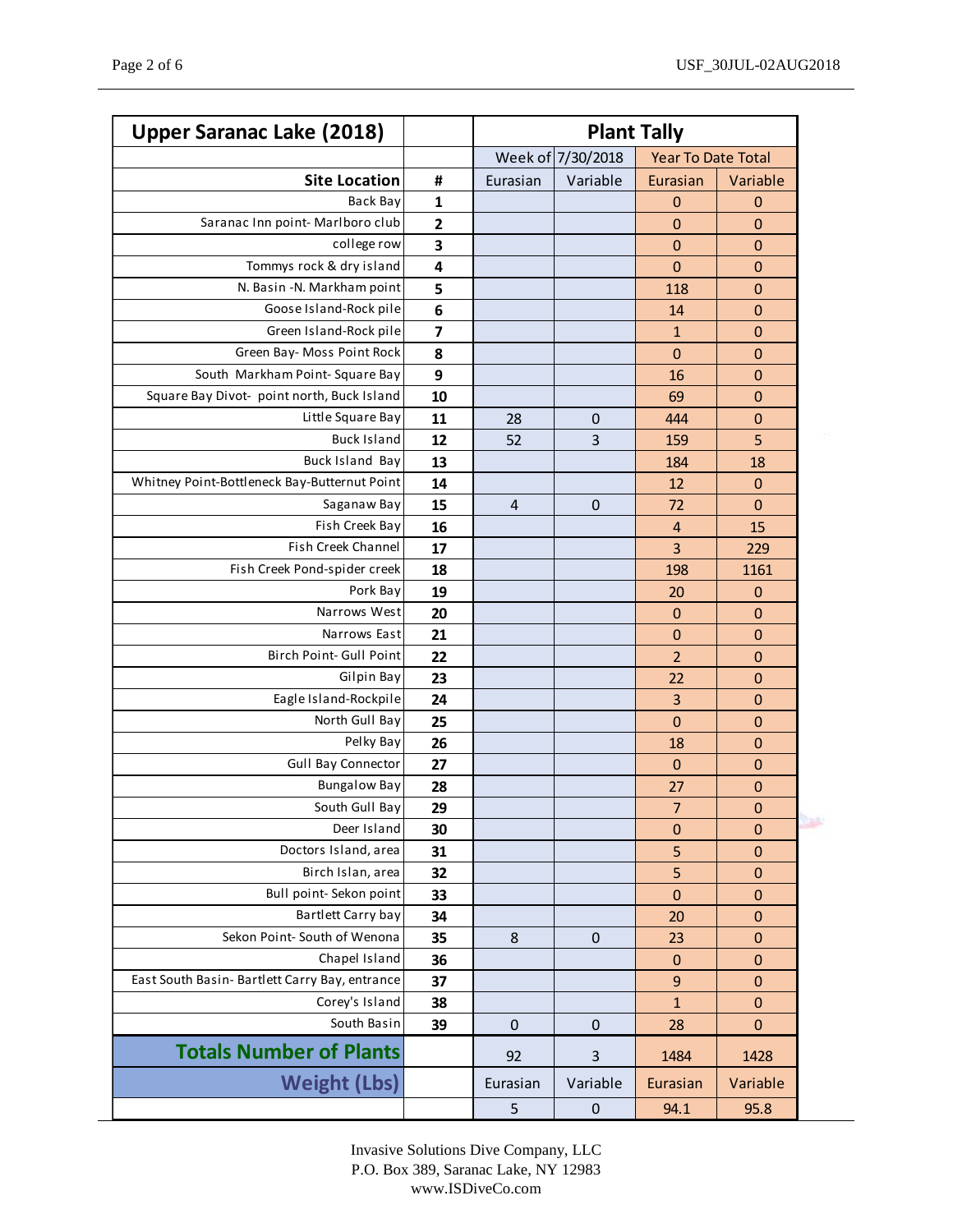

Site 11 - Little Square Bay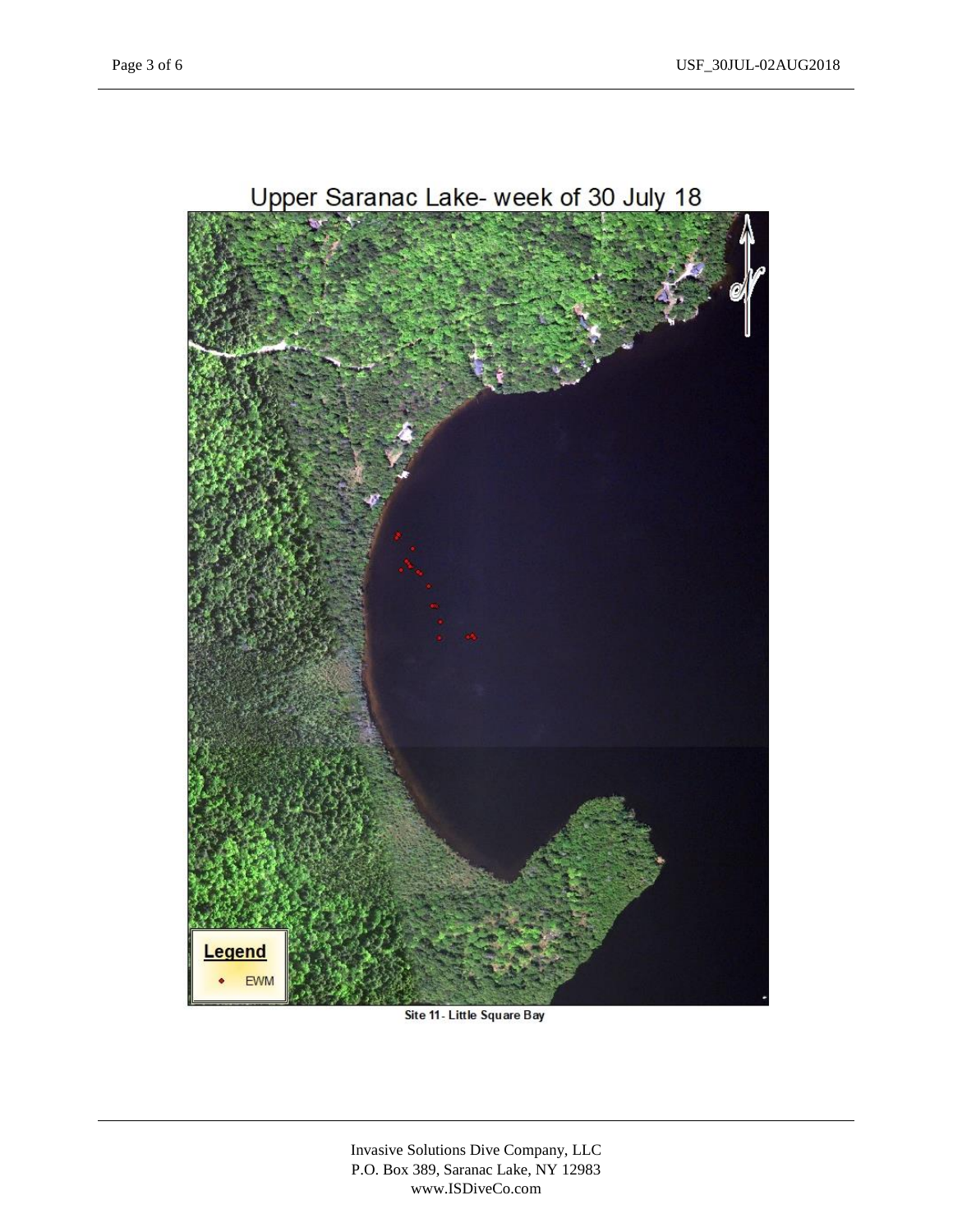

Upper Saranac Lake- week of 30 July 18

Site 12- Buck Island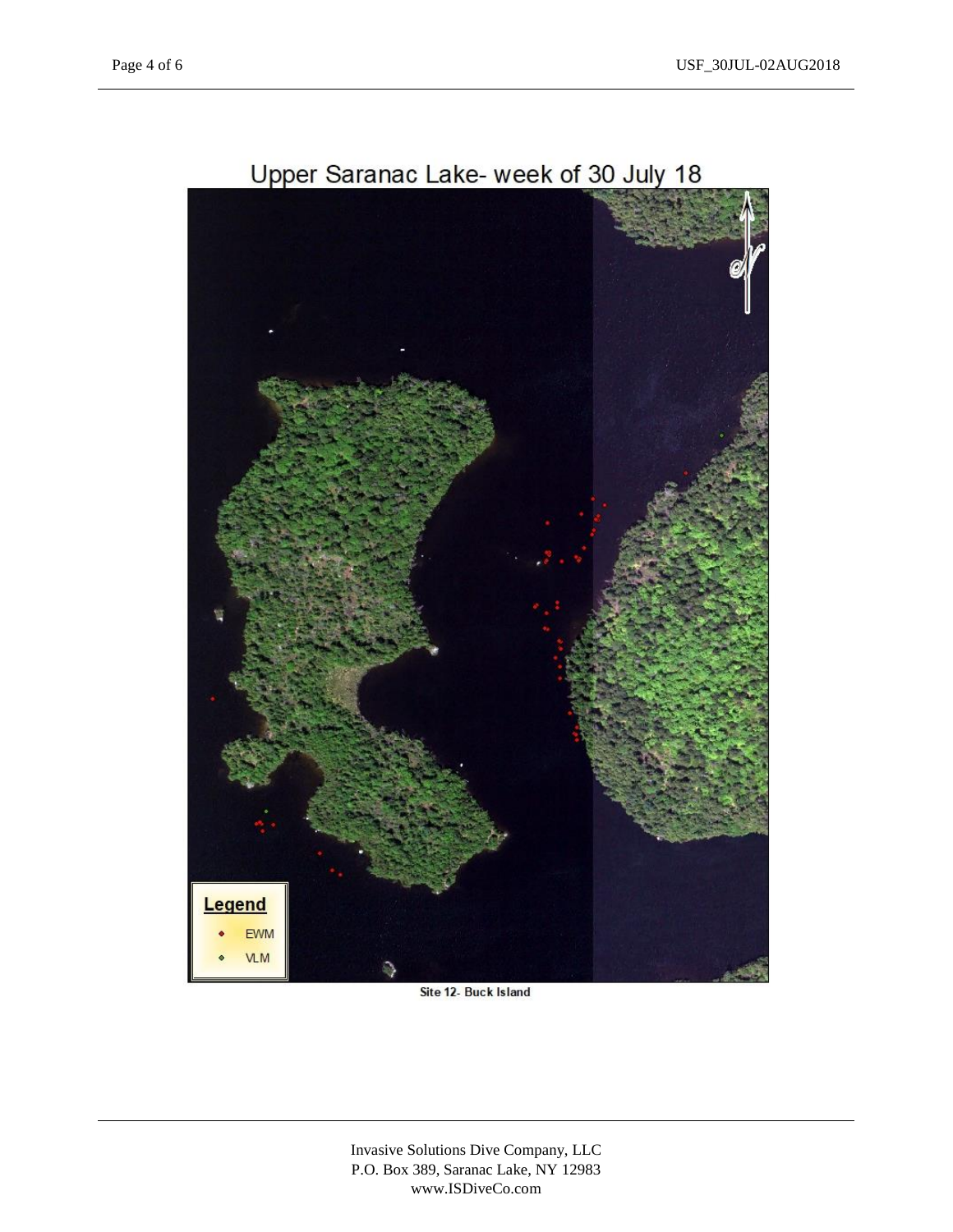

Site 15- Saginaw Bay